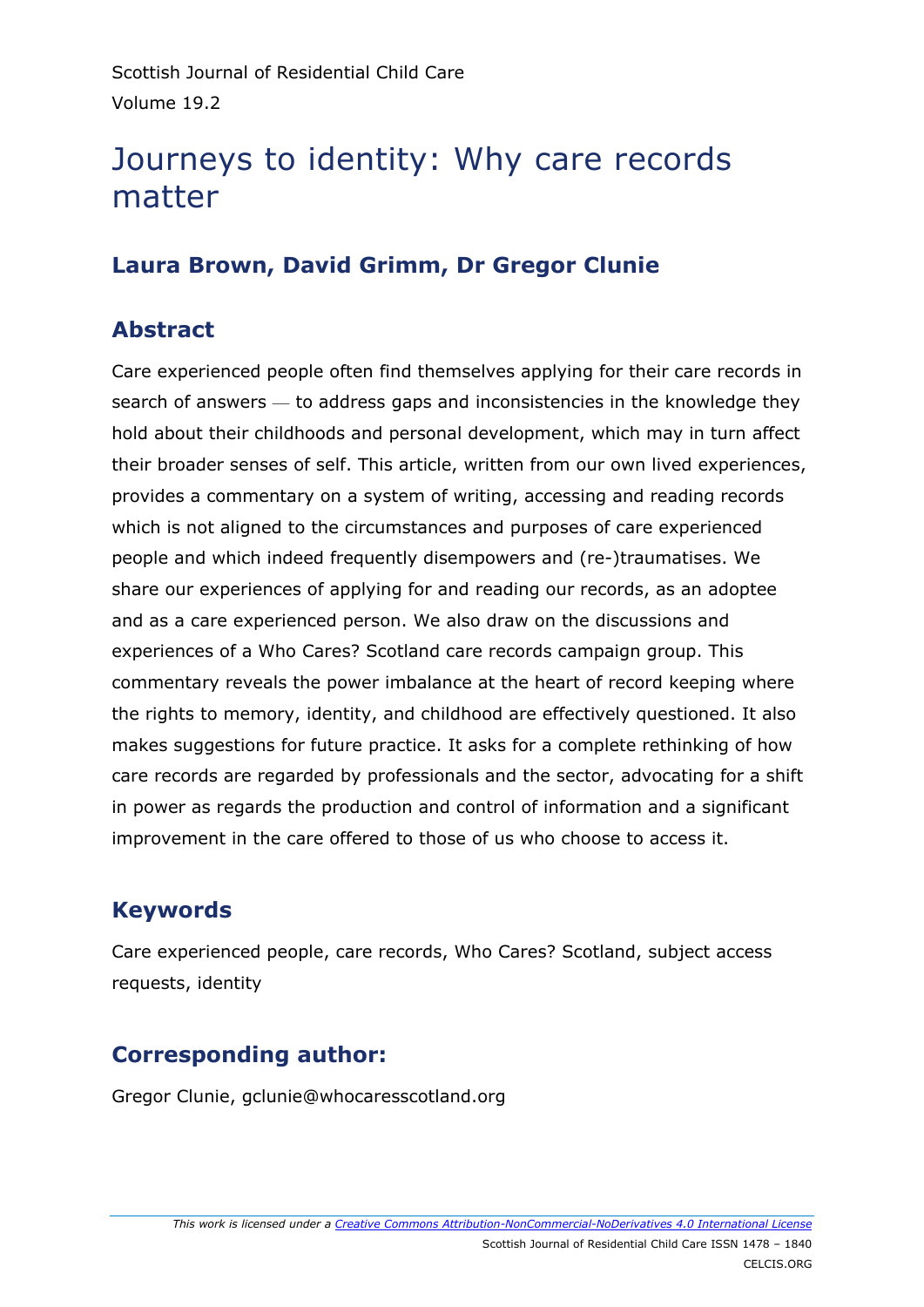## **Introduction**

Since late 2018, care experienced members of Who Cares? Scotland have been meeting regularly to discuss the meaning and significance of care records in our lives. This has entailed exploration of our experiences of accessing records, work alongside corporate parents to improve processes surrounding records access and visioning work to imagine radically different ways of supporting care experienced people to build  $-$  and where necessary to reconstruct  $-$  coherent narratives of childhood and personal development.

Individually and collectively, our group has identified our goals in accessing our records as being most broadly to find answers to profound existential questions, relating variously to our lives before care, our relationships with our birth families and the reasoning behind state intervention and decision making.

Many of us have identified the difficulty of recovering coherent narratives of childhood and early development amidst the 'fog of war' that can characterise care experience, the complexity of professional processes and the absence of appropriate support for personal meaning-making. This type of knowledge is the scaffolding for our sense of self, such that its absence can be confusing, disorientating and distressing.

Unfortunately, our group's experiences of accessing records has often been frustrating, alienating and re-traumatising, with record holders often being illprepared to respond to our specific purposes and circumstances. Members have discussed their subject access requests being met with suspicion or even hostility, cold bureaucratic responses and a lack of emotional support. It is common to receive papers describing the most traumatic moments in our lives through the post, without warning or signposting to relevant support services.

With regard to the substance and presentation of records themselves, members of our group have received files which are disordered, incomplete and fragmentary, which contain very significant, unexplained and often inconsistent redactions, which use unprofessional and stigmatising language, or which are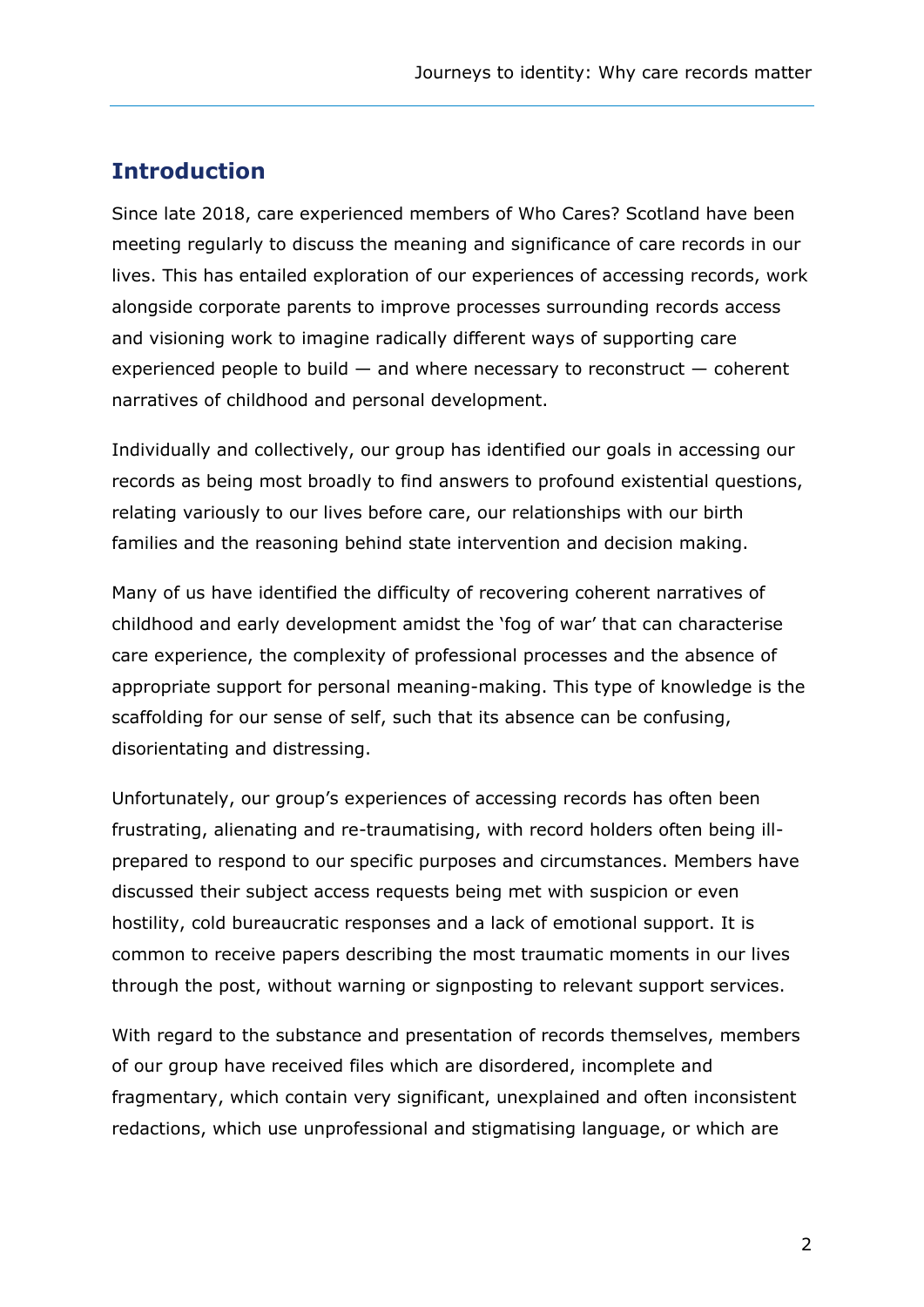illegible. Our experiences have led us to broader reflection on underlying dynamics of identity, memory, power, loss and shame.

In this article, we compare and contrast our experiences of accessing social work (David) and adoption (Laura) records and explore the meaning and significance of this process in our broader lives. Further, we examine the existing legislative framework around the right to access, before briefly considering potential improvements in view of the recent recommendations of the [Independent Care](https://www.carereview.scot/)  [Review](https://www.carereview.scot/) in Scotland. In this connection, we want this article not merely to be an exploration of our own experiences, but rather also to function as an earnest call to action to all corporate parents in Scotland.

A corporate parent is a Scottish public body that has, by virtue of being named in the Children and Young People (Scotland) Act 2014, a set of legal duties which require them to uphold the rights and promote the wellbeing of care experienced people (see part 9 of the act). Wellbeing is defined in this context by reference to eight indicators, with the 'achieving' indicator relating specifically to children and young people 'being supported and guided in their learning and in the development of their skills, confidence and self-esteem at home, at school and in the community'[\(Statutory Guidance\)](https://www.gov.scot/publications/statutory-guidance-part-3-childrens-services-planning-children-young-people/). We know that a secure sense of self and the capacity for self-love and self-understanding, structured around coherent autobiographical memory, are crucial foundations for us all to thrive. Bearing in mind that many corporate parents are 'data controllers', we believe that these latter functions should, in respect of information relating to care experienced people, be understood in the broader context of their corporate parenting duties. Any good parent should support their children to understand who they are, where they've been and to have the pride and confidence needed to stand tall in a challenging social world.

A secure sense of self can be the difference between experiencing life as a painful series of threatening encounters or instead as an enriching adventure alive with opportunity and connection. We hope that for all those children and young people yet to enter care, self-knowledge and self-esteem can be developed in meaningful relationships with people who love them, with the therapeutic support of caring professionals as needed. However, for those of us

3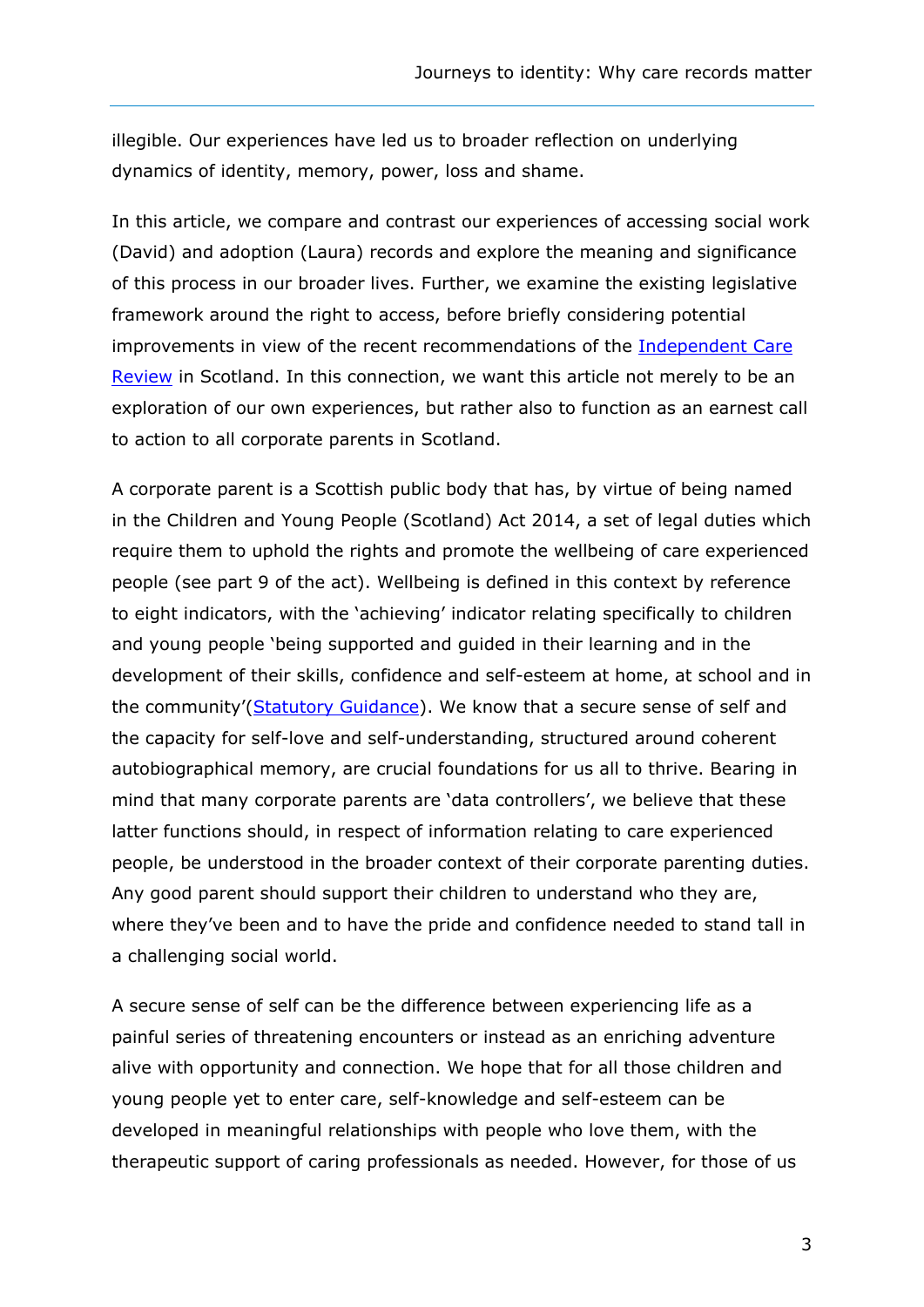who left care with heads full of fractured recollections and many more questions, we need honest, patient, caring support to help us understand.

### **The law in Scotland**

Individuals can access their social work records by making a 'subject access request' under the Data Protection Act 2018, s.45 of which affords 'data subjects' the right to access their 'personal data', which public authorities must provide in writing 'without undue delay' and in any case within one month (s.54). In such cases as the local authority fails to produce the information within the timeframe, or at all, then there is a legal route to challenge and hold the agency to account in court or via the Information Commissioner's Office (ICO). Schedule 3 of the Act creates an exemption in the case of social work data whereby a local authority would not need to provide the information where doing so would be likely to cause 'serious harm' to the physical or mental health of the data subject or anyone else.

Significantly, 'personal data' is defined for the purposes of the Act as 'any information relating to an identified or identifiable living individual', with the meaning of the term 'relating to' crucially determining the scope of the accessible information. The ICO's guidance anticipates that this may include information which is 'biographically significant' or information used to 'make a decision about' that individual. However, it remains to be seen whether interpretation will be broad enough to effectively protect care experienced people's interests under Art. 8 of the European Convention on Human Rights in 'receiving the information necessary to know and to understand their childhood and early development' (Gaskin vs The United Kingdom, no 10454/83, ECHR 1989). Indeed, while much of the relevant information speaking to our childhoods is inextricably relational, it appears from the experiences of members of the campaign group that some local authorities are taking a very cautious approach to the provision of third-party information.

With regard specifically to information on adoption, adopted people aged 16 or over can access adoption court records from the Sheriff Court, Court of Session or from National Records Scotland. Additionally, information held by voluntary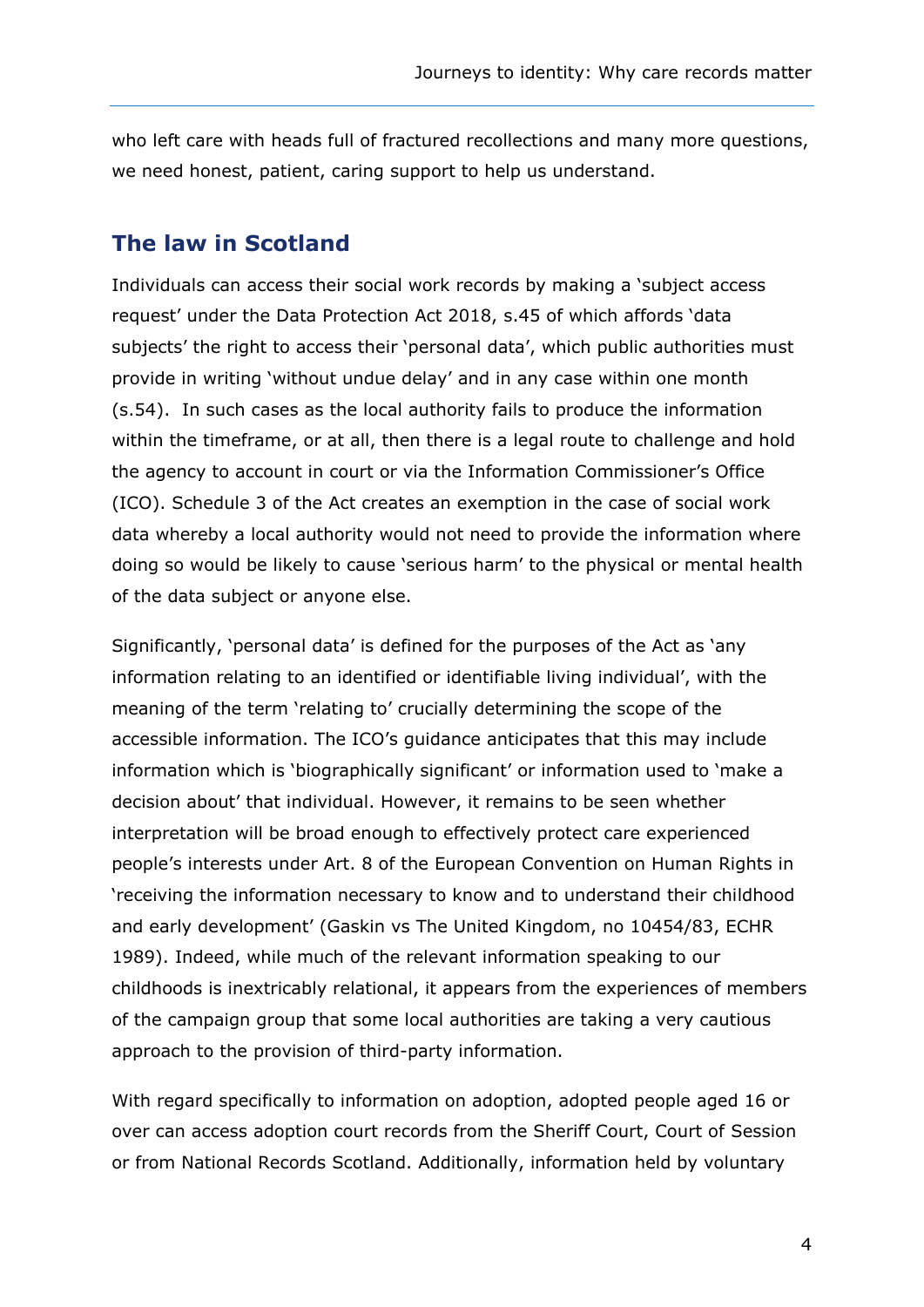adoption agencies must be disclosed to an adopted person who has made a request to a local authority for adoption support services under s.9 of the Adoption and Children (Scotland) Act 2007 (relevant draft Statutory Instrument available [here\)](http://www.legislation.gov.uk/sdsi/2009/9780111005286). In relation to adoptees under 16, an adoption agency has discretion to provide the information where it thinks 'it appropriate to do so'(Part 2 S.3(2) of the instrument). Although no doubt well intentioned, it is unclear why access to agency records should be dependent upon requesting local authority support services. Further, given that there is no express time limit on agency responses nor seemingly any formal ICO oversight, this right of access appears weaker than that obtaining under the Data Protection Act 2018, from which adoption agency records are excluded.

#### **Power**

David and Laura consider that their experiences reveal crucial dynamics of power and control which underpin the creation, management and provision of access to records. With regard to access, Laura and David experienced polarising differences in treatment, which is considered to reveal how reliant applicants are on the goodwill of record holders. In David's case, he found that the people dealing with his subject access request went above and beyond to ensure the process was as welcoming and inclusive as possible. The parties involved in processing the records were clear and concise in their explanations and they made sure that David knew when, where and how he would receive his files. They offered support and multiple ways of receiving the files — within weeks he was in possession of his life records,which arrived in a single envelope, that had to be signed for.

In contrast to David's inclusive experience, Laura's experience has leaned towards controversy. In attempting to access information from a voluntary adoption agency, Laura was initially encouraged by telephone communication to arrange to meet a representative in person, who would 'have the records with her'. At this stage, Laura had been made to feel empowered — she had a sense of excitement and anticipation to read her history and find out more about where she came from.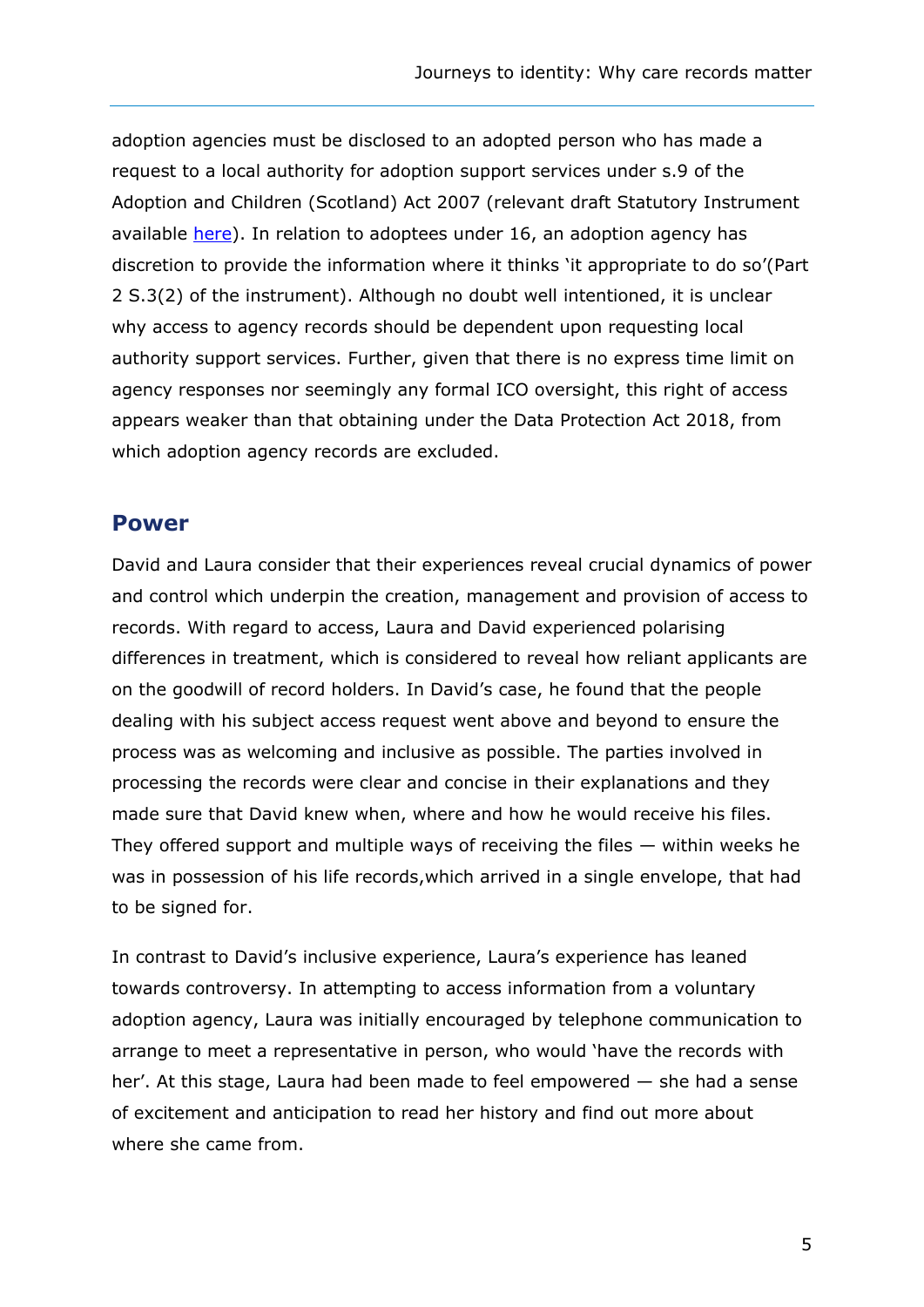However, on the day of the meeting and having travelled many miles from home, Laura met with intransigence, being told that she wouldn't be able to see the records until she discussed with the agency the past and present state of her search and reunion and her life more generally. Whilst Laura was keen to access and view the records, she was also keen to have her own copy to read at her own pace, in private, at home. However, she was told that she had no legal right to obtain a copy of them and could only view them by appointment at the agency offices.

This felt to Laura like an individual, discretionary decision and she was astonished that on the whim of a stranger, she could be denied a copy of crucial information about her life. Laura felt betrayed, let down and unspeakably disappointed.

Fortunately, Laura has professional legal experience and was able to bring an action to the Sheriff Court. The agency began offering Laura copies of bits and pieces of the records, before eventually relenting and providing a copy of the whole file. The Sheriff (this is the judge presiding in the Sheriff Court in Scotland) helpfully recognised in his judgment 'the claimant would have been correct to recognise a reluctance, indeed resistance in the respondents providing a full copy of her file to her'. This is however not likely to be a practical course of action for many.

While David had a good experience of accessing his records, his experience of reading them has led him to reflect on the power of meaning-making deployed in their creation and processing. During his school years, David had taken to telling different people different things about his life — half-truths, curated stories with invented aspects — in order to protect himself from stigma and discrimination. When these unstable stories met with the cold, clinical written word of his records, written persuasively and possessing all the traits of truthfulness, everything began to unravel — he began to doubt himself and his own memories. David and Laura reflect that the position of the adult, the professional, who writes about the life of a child who, aside from the ordinary asymmetry of explanatory and descriptive power, may be living in a fog of war, is one of great power and responsibility.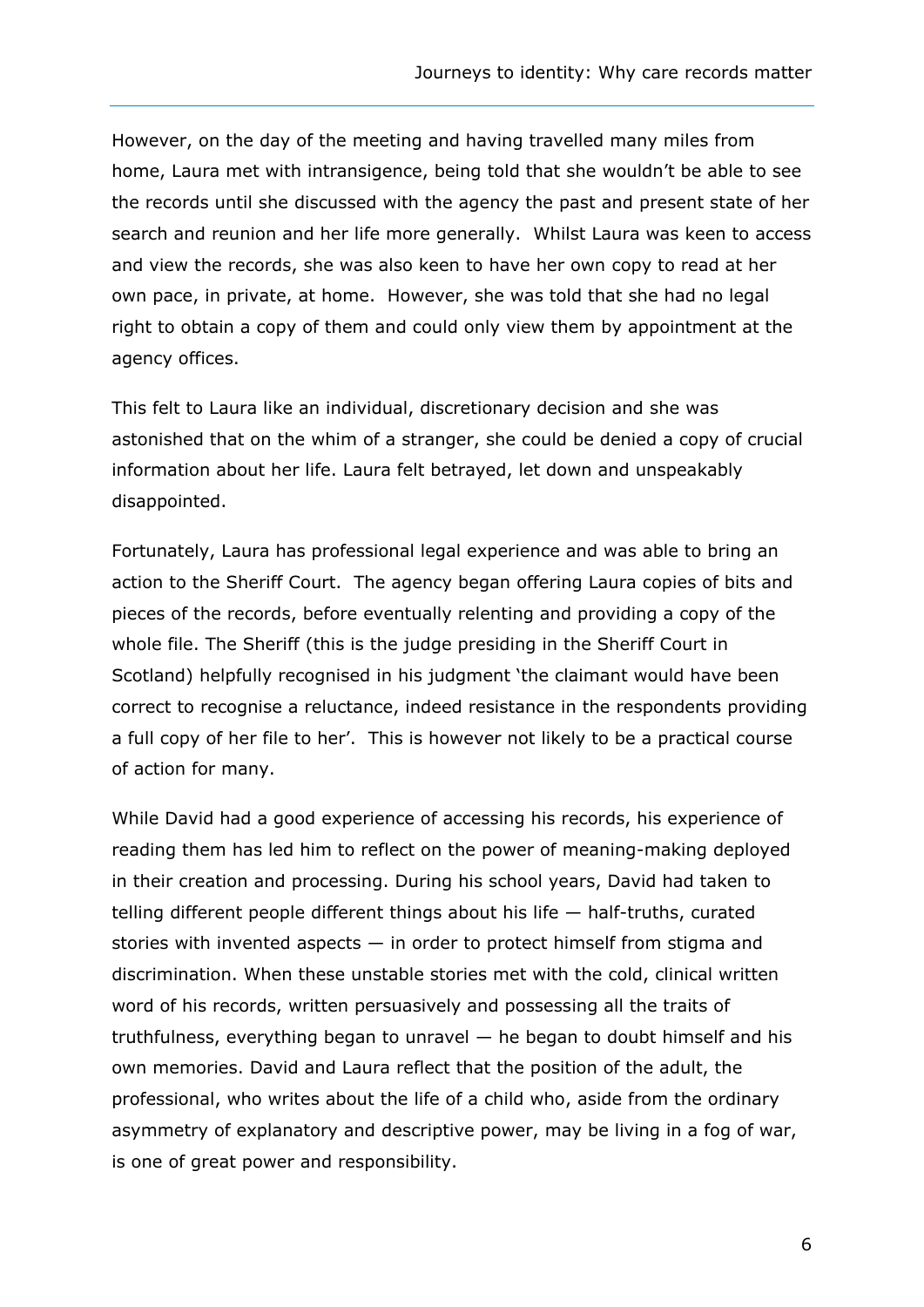#### **Shame**

While David had at different times felt shame on account of being care experienced, Laura had grown up feeling proud of being an adoptee, holding a pride of being picked for adoption. She had grown up hearing stories of how she had been chosen out of so many others and how she had lived with a foster family while waiting to live in her forever home. While Laura's experience of adoption and later life experience have led her to re-evaluate her memories of her upbringing and have raised pressing questions, she's adamant that she has never felt shame for her past, her adoption or how her life has been lived.

Laura did however feel shame on account of how she was treated in requesting her records, the response of the adoption agency implying that what she was doing was somehow wrong, improper or unwise. For her, this is one expression of an adoption model which is flawed insofar as it severs relationships with birth families and in many cases hands control over information surrounding adoptions and the adopted person's early life to adoptive parents. Laura believes that this implicitly prioritises the interests of parents and the state in establishing clean and clear legal rights and responsibilities over the interests of the adopted person in having access to and control over a complete and congruent life history.

David similarly reflects that his experience of engaging with record holders, while well supported, also generated a feeling of shame inasmuch as being asked pointedly what his purposes were in accessing the records communicated suspicion and a lack of trust. Similar experiences were had by several other campaign group members, who felt that record holders wrongly assumed or entirely misread their purposes. For David, this experience compounded an internalised sense of shame or guilt which made the decision to access his records difficult and one which took weeks — he questioned why he was requesting this information and why he should have a right to burden the local authority to satisfy his own curiosity. Further, David identifies a profound sense of shame as inhering in the very fact of not knowing who you are and having to apply to people you don't know, working in an office you've never seen, to understand your life story. David felt ashamed that strangers knew things about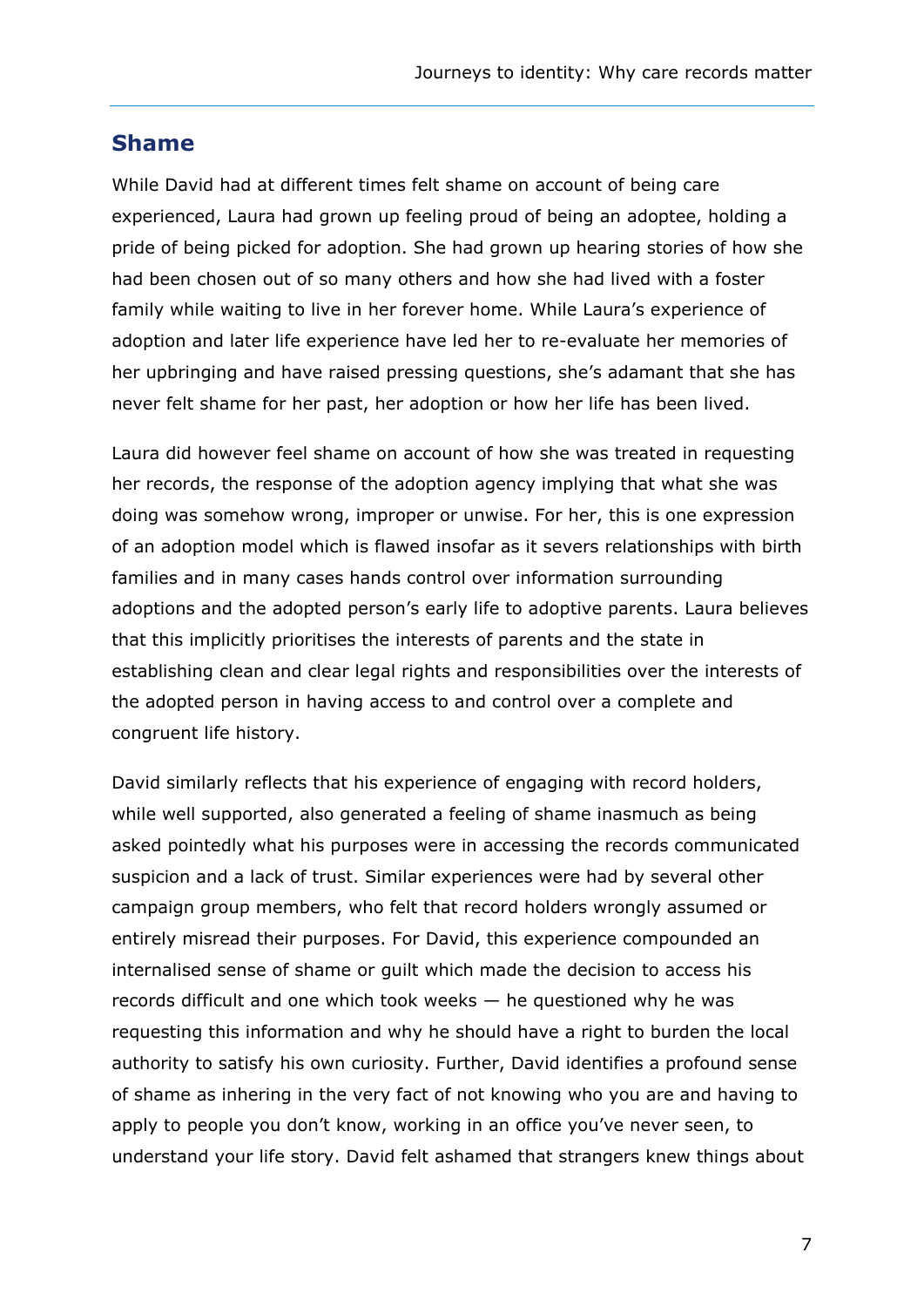his life which he did not, were empowered to take decisions about that information and were able to question his reasons for seeking to access it.

#### **Identity and memory**

While many of our campaign group sought to access their records in order to address existential deficits  $-$  pressing questions around their childhood, relationships with family and early development — often the content of the received records presented barriers to understanding and integration. A key recurring matter was that of redaction, which was applied very inconsistently and almost never explained or justified. In David's case, he received records without any redaction whatever, yet for others the paperwork had essentially been coloured in with permanent ink. This latter experience, of being 'handed files rendered virtually meaningless by the thick black lines of redaction, with no explanation of the deletions' has also been recorded in England (Williams, 2014). In group discussions, it emerged that three members had all submitted subject access requests to the same local authority yet had had markedly different experiences both in terms of interactions with employees and the approach to redaction which seemed to have been applied. This creates the impression that requests are being processed on an individual basis and without a uniform process grounded in relevant legislation and policy.

In Laura's case, the receipt of information from the adoption agency revealed a specific way in which information about her life had been curated — romanticised — which she believes speaks to the prioritisation of avoiding disappointment or distress, at the cost of authenticity and transparency, the latter having potentially longer-term impacts. Laura grew up with a handwritten letter from her mother, which contains several sombre soliloquies about why she could not keep Laura and had to give her away. This letter was extremely significant for Laura, both on account of its content and in view of the paucity of information she had about her life before care and adoption. However, when Laura received her agency information, she realised that there was a section at the head of the letter which had been removed in her copy. The section contained a prompt written by someone else  $-$  presumably a social worker  $-$  which read, 'Why I am giving my child up for adoption'.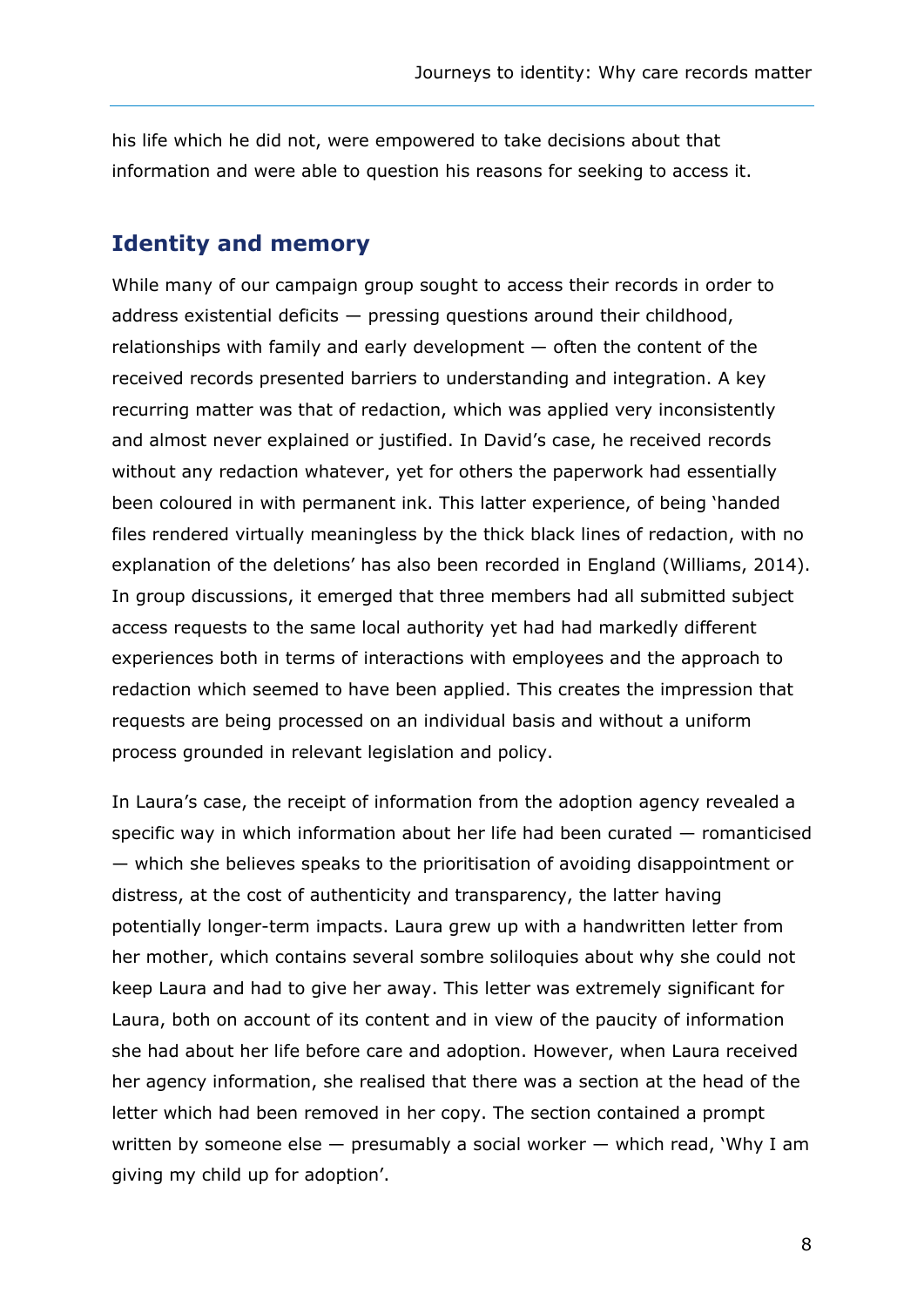Laura does not mind that her mother was encouraged to write the letter and was provided with a prompt to support the process — she is thankful to the kindly professional who recognised her mother may not have been able to write without help. Laura was however disappointed to learn that the unvarnished truth was kept from her — this had given the false impression that her mother had sat down to write a heartfelt letter to her daughter of her own volition. For Laura, this was inappropriate and did not accord her the respect she deserved. Laura and David both agree that adoptees and indeed all care experienced people should be provided with an honest and unedited account of their childhoods.

A further difficulty which members of the group, including Laura and David themselves, encountered relates to the language, tone and general accuracy of the presented information. Laura and David both encountered judgemental or pejorative remarks which seemed at best irrelevant and at worst unprofessional; David's records containing discussion of his being 'a goth' and Laura's files referring to her mother as 'plain' and 'unmarried' and to her as 'illegitimate'. Other members of the group have spoken to their parents and relatives being unhelpfully depicted as two-dimensional 'villains'. While it is understood that social work records are functional documents, with professionals often effectively writing to recommend or justify specific decisions, such material is not always conducive to reconstructing coherent narrative. Unfortunately, for those care experienced people who do not have strong relationships with family and who were not supported to reflect on and truly understand the course of their lives, this may be the only material with which to work.

#### **Loss**

Loss is a generational issue for care experienced people and many care experienced people dwell on losses in their life. Some of these are unavoidable and indeed are the result of vital state interventions, yet others are the result of failings in the care and protection system itself. Who Cares? Scotland members have complained of the infrequency and poor quality of contact with family, while there are examples of contact being suspended as punishment. Further, successful campaigning around the separation of brothers and sisters has led to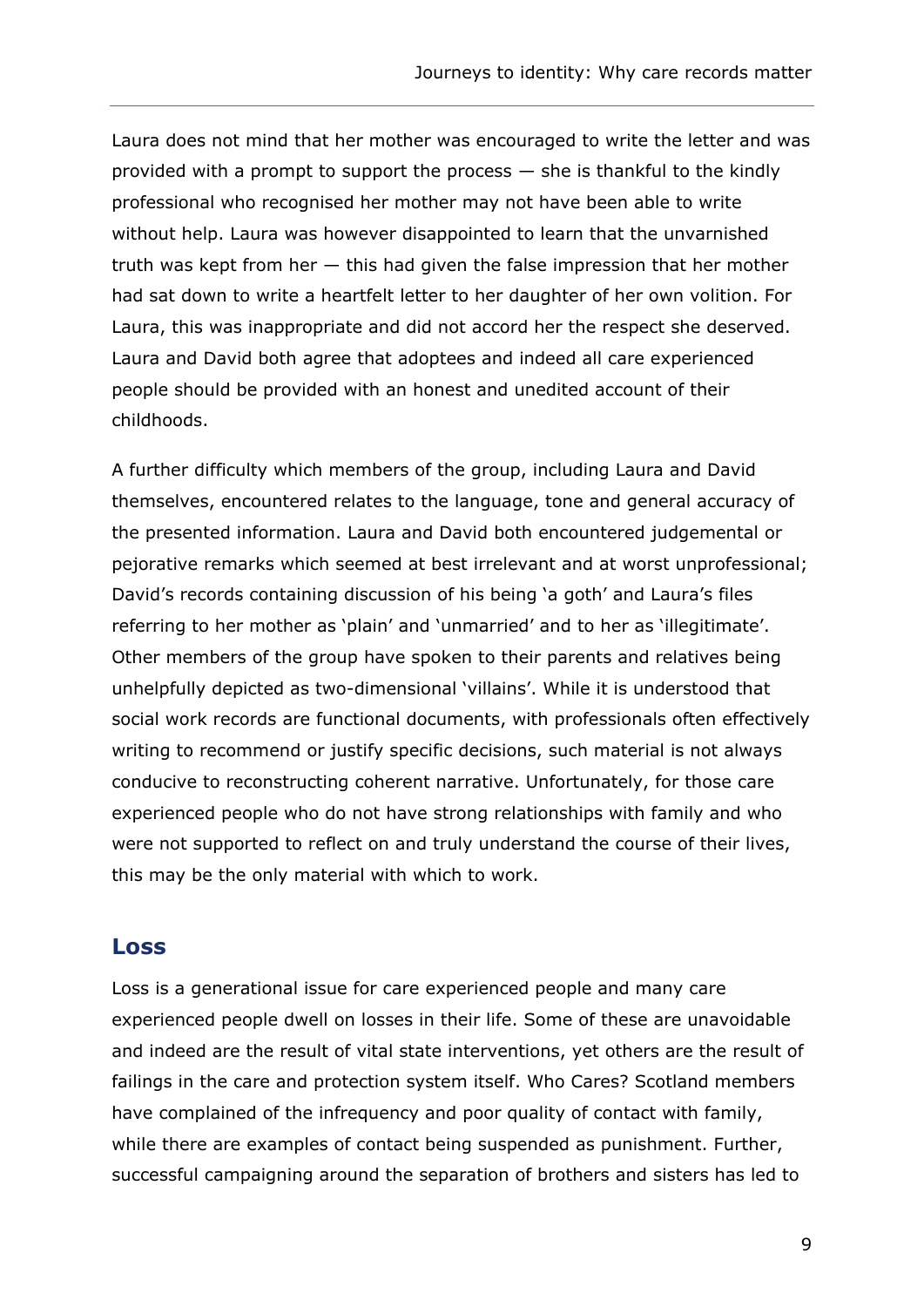promised introduction of a legal duty for local authorities to place siblings together when looked after away from home, when it is in their best interests (Scottish Government, 2019).

For Laura, the adoption system compounds loss insofar as it gives discretion to adoptive parents about when and how much to tell children, while many continue to be alienated from their family heritage due to their names being changed. When a child is adopted, they cannot obtain a copy of their own birth certificate until they are 16 years old. Until then, they live effectively in a witness protection programme, hidden from their own family.

The loss of connection, knowledge and understanding ensuing from unnecessary decisions to separate (and limit or prevent meaningful relationships between) family members is redoubled when records are redacted in accordance with a narrow conception of 'personal data' which effectively atomises individuals and removes them from their family and social context. Further, for both David and Laura, the terms 'birth parents' and 'natural family' feel jarring and have caused significant embarrassment when used in discussion about their childhoods.

David and Laura are both keen to emphasise that loss is not confined to a specific moment in time, but continues to have a powerful impact in adult life. David often feels awkward and ashamed when building new relationships due to the fact that he struggles to define who he is and cannot recall key moments from his childhood — he experiences as loss his inability to pass along family stories or generational anecdotes. Laura similarly feels at a 'disadvantage' in being disconnected from her family history and heritage.

## **Vision of the future**

Laura and David welcome the reports of the Independent Care Review in Scotland (2020, Chapter 2) inasmuch as they are ambitious and forward looking, speaking to fundamental questions of meaning-making power and information ownership and envisaging creative use of digital tools to enhance care experienced people's control over their own stories. Care records should be as far as possible co-produced, while the resulting information should be readily available throughout an individual's care journey, such that there is removed the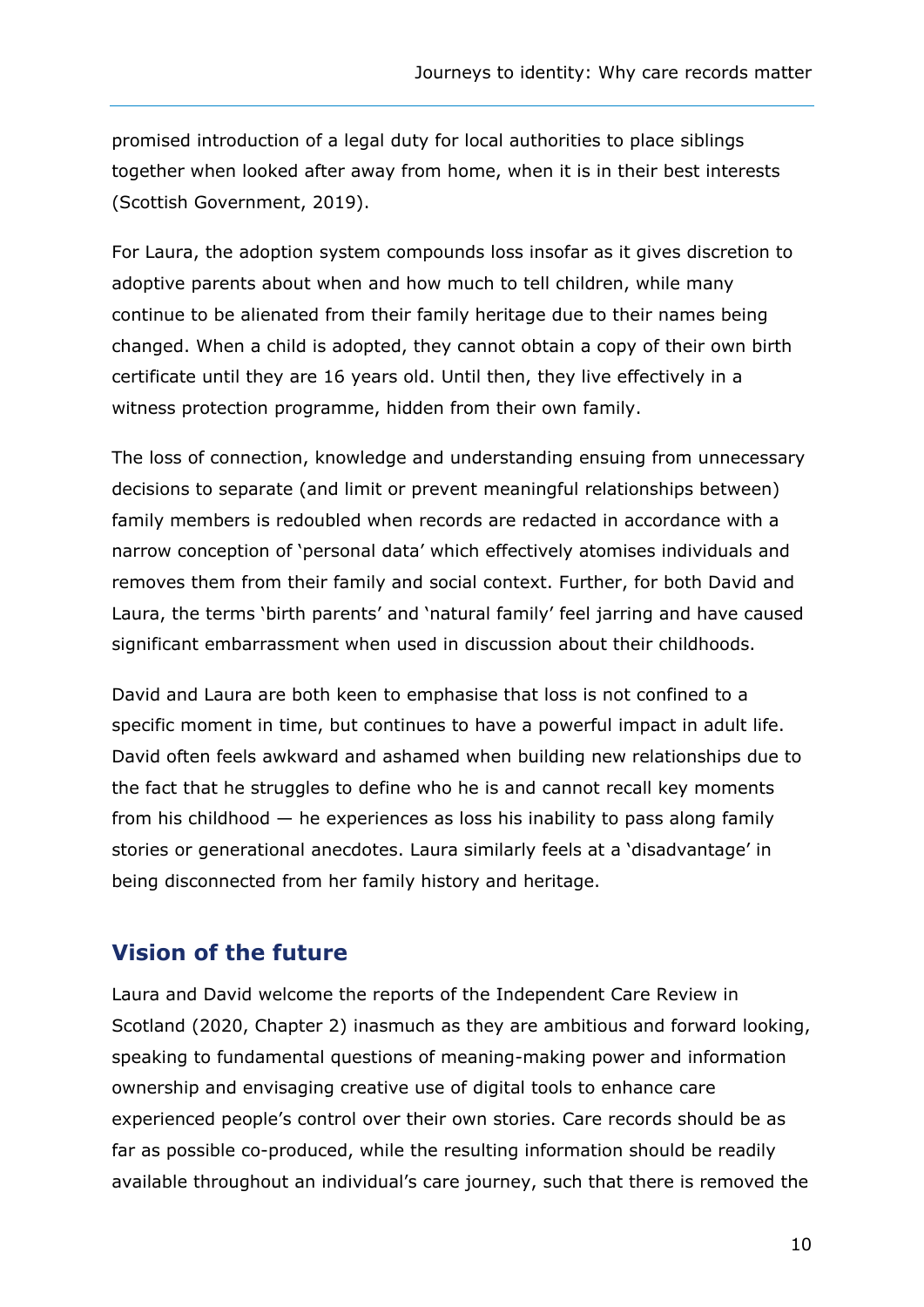need to request access to information of which you have limited or no prior knowledge. This should be part of a broader process within which children and young people are supported to shape, reflect upon and understand their lives, alongside loving carers and supportive professionals.

The Independent Care Review reports are however disappointing on account of the relative lack of discussion or concrete proposals on how to improve experiences for very many people who have left care and whose records have already been written. There is a great deal to be done to ensure that care experienced people have an effective right to access the information necessary to understand their childhood and early personal development and that requests to do so are met with genuine care and understanding by a trauma-informed workforce equipped to provide (or to signpost to) a meaningful support offer. David and Laura, together with the other members of the Who Cares? Scotland care records group, are keen to work with any and all interested persons to achieve this.

Laura is further keen to emphasise that in her view, many of the deficits experienced by adoptees in relation to information, memory and identity are structured fundamentally by an adoption system which is not fit for purpose. Insofar as adoption severs legal ties with family members and hands significant control over narrative and life story to adoptive parents, adopted people are frequently alienated from elements of their childhood, disconnected from their family history and unable to challenge decisions preventing contact with relatives. For Laura, the framing of the Independent Care Review (2020) reports (see especially *The Promise*, p. 75) reinforce this dysfunction inasmuch as they explain that 'adoption *provides* children with a family'. Laura believes that permanence should be sought where possible without adoption, while even in the latter case adults should not be able to make for a child a decision with permanent and *irreversible* legal effects. Adoptees should be able to apply to discharge an adoption order where it is in their best interests, as is the case in other jurisdictions.